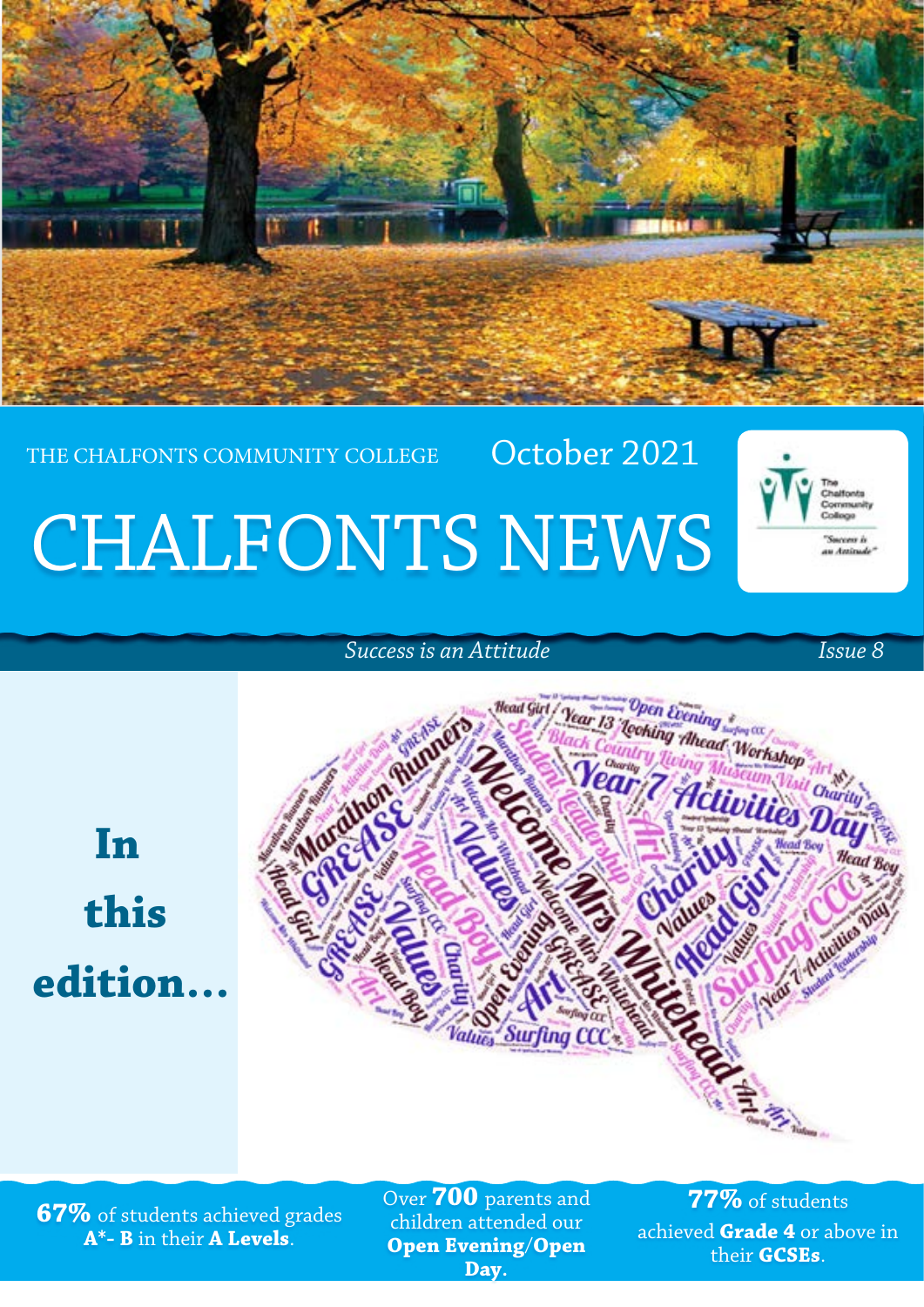### Follow our 6th Form on **INSTAGRAM** Why not join us?



### Year 7's *'Values'* project

Over the course of this academic year, Year 7 students will take part in a *'Values'* project during their Tuesday tutor sessions. Through these sessions, this project aims to develop some of the key attributes that we hope to see, such as kindness, compassion and resilience. The aim being that in developing these qualities, we are helping our young people to be comfortable and confident when dealing with some of life's challenges. Your children already display so many of the qualities that we hope to see. This project just aims to help them to develop further.

Each Tuesday lunchtime, students will be set a challenge where they will be given the chance to develop whatever our focus is for that week. Last week's challenge was to attend at lunchtime in the Hall and meet a non-teaching member of staff that they had learnt about that morning. The thought being that by valuing that member of staff they will have a better understanding of the school and the opportunities that are available to them.

Whilst the reward for this project is students own personal development, we do hand out *'Value cards'* with each session, which contribute to termly awards for those who attend each week. Everyone is welcome and we hope to see them soon.

**Mr Fawcett - PE Department**

### Welcoming Mrs Whitehead – our new Principal!

Mrs Whitehead joined our school community in September this year as our new Principal, and we thought this would be a great opportunity to get to know her a little better. We managed to catch up with her for a quick interview amidst her very busy schedule.

### **What attracted you to our school? What is your motivation to be here?**

*"It was clear to me immediately that there is a strong sense of community here and a belief in providing opportunities for all students to feel they belong and succeed. I want to lead this school to inspire students to discover they are capable of more than even they themselves thought possible. I consider it a privilege to do a job that is my passion."* 

#### **What is your greatest success – in your personal and professional life?**

*"Achieving a Masters degree in Education Management and Leadership whilst working full time, having been a student at school with low target grades who showed she did not give up. I am proud that I was brave enough to change career to follow my true vocation to become a teacher."*

### **What were your favourite subjects in school?**

*"English and economics, both for very different reasons. I love the creativity of English and the joy of losing myself in a book. Economics enabled me to understand some of the critical questions facing our world and use logical and analytical methods to understand human behaviour in real life situations."* 

### **What is your favourite book and author, and why?**

*"*'The Midnight Library' *by Matt Haig, about a character, Nora (who I share a middle name with!) who finds herself in a library between life and death with millions of books filled with stories of her life had she have made different decisions.* 

*Matt Haig is my favourite author. His books often blend fantasy, myth and science fiction to create very inventive stories."* 

### **Cat or dog?**

*"Dog! I love big dogs and was brought up with dogs in my family, but I don't currently have one!"* 

### **(Interview Continued Below...)**



### **(Interview Continued...)**

### **What hobbies do you have?**

*"Reading, foreign travel, gardening (easy to grow plants only!) and I have a secret love of building Lego sets with my son on a rainy Sunday afternoon (no longer a secret!)."*

**How would your former colleagues describe you in a few words?**

*"Fair, hard-working, honest, kind, curious (and an Economist!)"*

### **Do you have a message for our students?**

*"Never allow yourself to be limited by others and make your life happen rather than living life through others on your screens. Believe in yourself because 'Success is an attitude'."*



### Year 7 Activity Day

The Year 7 Activity day has always been an important event to allow new Year 7 students to bond with others in their tutor group. This year we brought the activity day to the Chalfonts and the students got to try their hands at rock climbing, archery, bush craft, laser tag and other team building activities.

It was fantastic to see the students trying all the activities as well as learning new skills, like fire making and nocking an arrow. There was a real sense of team spirit listening to the cheers of encouragement from students as their peers and teachers attempted to scale the climbing wall. It wasn't all friendly as the student battled it out in the laser tag competition.

Overall, it was a great success and great way to end the week.

**Mr Quesnell - Head of Year 7** 

# **WELCOME!**  $\begin{bmatrix} \bullet & \bullet & \bullet & \bullet\end{bmatrix}$  **COME!**





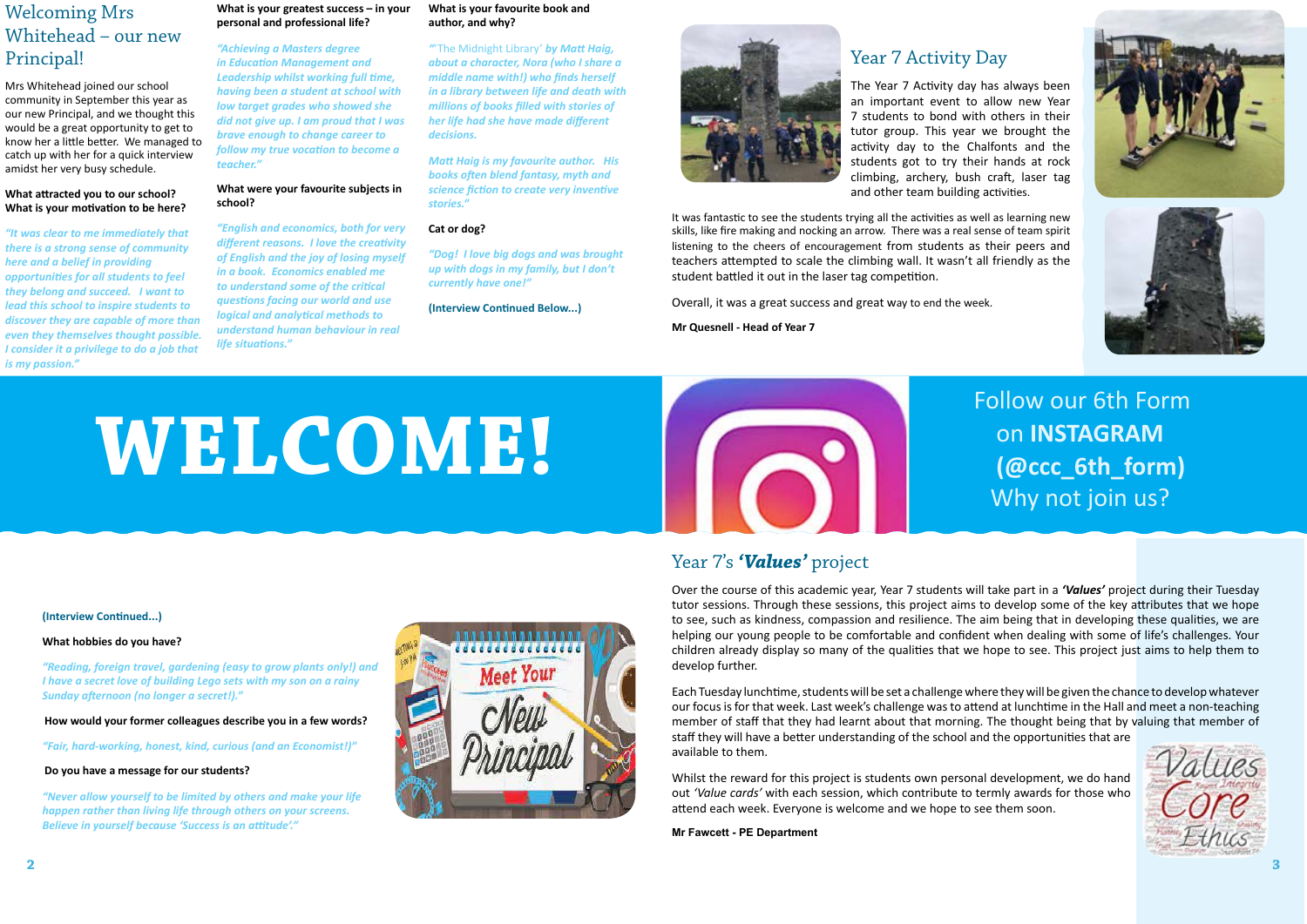## *'GREASE***... is the word!'**

### Grease – The Musical

Grease has certainly been the word around the school this term! The Drama and Music Departments kick started the process on 21<sup>st</sup> September with the performance auditions and my goodness, we were not disappointed! We knew it already, but the auditions confirmed just how many talented students we really have at The Chalfonts Community College! All the students who auditioned secured a spot in our chorus and we chose to double cast the show to give as many of our talented youngsters an opportunity in a lead role as we could. The rehearsals for the show are now well under way every Tuesday and Thursday after school. **Miss Puttock**, as Stage Manager, has been busy getting all the technical crew together; they met for the first time on 5<sup>th</sup> October and they all blew us away with their enthusiasm and excitement to get started! **Mr Stear** has also been 'greased lightning' busily designing and preparing THAT car ready to start rehearsing with as soon as possible! Planning is also underway for fundraising events to help the annual school productions come back with a bang! To keep up to date with all Grease fundraisers, production developments, news, trips and everything the Drama Department will get up to over the next term, please follow us on **Twitter**: **#cccdrama** and **#cccperformingarts** and **Instagram [ccc.](https://www.instagram.com/ccc.performingarts/) [performingarts.](https://www.instagram.com/ccc.performingarts/) (Photos Below)**

**Ms Amos – Drama Department**



Return to School Sixth Form Open Evening

Year 9 Trip to

Reading University

### Year 8s visit the Black Country Living Museum

Starting early, 51 Year 8 students left school to begin their day out at the Black Country Living Museum in Dudley in the Midlands. On arrival we were quickly divided into groups and with our Victorian guide to show us the way, we became witnesses to the challenging conditions in a Victorian coal mine. For coal miners and children as young as nine years old, it was hard, dirty and dangerous work. We finally exited the presentation into the warmth and bright sunlight of the late summer's day.

On our journey through time, we watched eagerly as a steel worker was making some chain out of red hot metal in a coal fired furnace. Then onto a large barge that carried coal and iron ore along the canals. We could see first-hand the small and squashed living conditions the barge captain and his family had to live within.

Off to have a look around some back to back terraced housing to gain an impression of home life for the workers. A quick look at the outside lavatories shared by the whole row of houses brought home what living conditions in Victorian industrial England would have been like. A quick visit to

a bakery, a grocers and obviously the sweet shop all realistically exhibiting the produce of the age and then it was time for lunch.

The authentic fish & chip shop, the workers institute café and the Victorian pub provided plenty of opportunity to sample the food on offer. Following a good lunch we walked to the canal barges and onto our journey through the limestone caverns. These caverns were created by workers digging out the minerals to provide iron ore and flux for the iron and steel making.

Back on dry land we ventured into a nearby factory that made animal traps of all shapes and sizes. These were made for animals as small as a mouse to as large as a bear. These traps were then transported all over the British Empire. A quick trip around the gift shop and back on the bus to head off on our return coach ride

home. An interesting day enjoyed by all.

**Mr Leybourne - History Department**



### Surfing CCC

Having been delayed due to COVID, we finally got to take 30 Year 8 students to The Wave in Bristol for a surfing lesson. For those who were not aware, The Wave is an inland artificial surfing lake, giving those who do not live by the sea a chance to try out surfing.

After arriving early, students got a chance to grab a bite to eat whilst they watched some experts surf on the bigger waves. After that it was time for us to suit up and grab our boards. Mr Fawcett and I did our best to show the students how to do it before they started their lessons with some real surfing instructors.

After learning the basics paddling and popping up, the students took to the water… It was a hesitant start from some whilst others quickly stood up and rode their first wave. All the students kept persevering in an attempt to catch their first wave and by the end of it the majority of students where giving a shaka to the camera as they surfed on by.

Could this be the start of the Chalfont's Surf Club… watch this space.

### **Mr Quesnell - Head of Year 7**













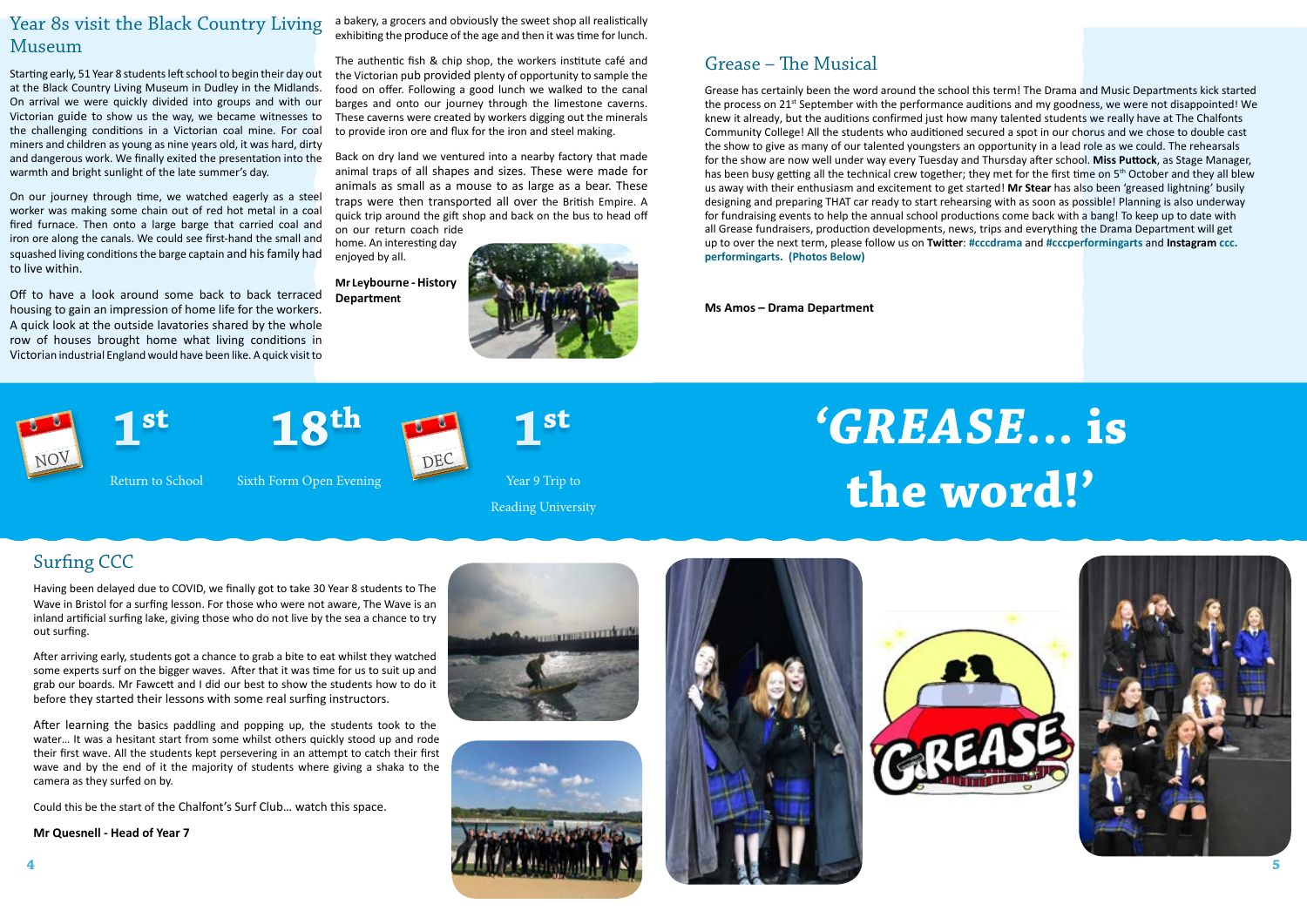Is your child a budding guitarist? Lessons are available at CCC with **Mark Lague**. Contact *mark.lague@btinternet.com*  for details



# **AMAZING ART!**

### Year 13 *'Looking Ahead'*

As our Year 13 students move into their final year in school, it is really important that they have enough information about all options available to them so that they can make an informed choice about their futures. We therefore set up two workshops for them: one about applying to University and the other about looking ahead, which included information about Apprenticeships.

The *UCAS* morning was full of information about the University application process, writing personal statements and the affordability of university. The students then went into computer rooms where they had a chance to explore the *UCAS* online tool and also our *'Unifrog'* careers tool which has so much information to support them in choosing courses and Universities. Students, very quickly, started to pull together shortlists of the universities they were considering.

The second workshop ran in the hall for a morning and included presentations about Project Management, Assessment Centres, Personal Finance and using *'LinkedIn'*. The students were shown videos of members of our alumni who have gone on to do various levels of apprenticeships in organisations such as Align/HS2 project, Cushman & Wakefield, Zenopa and Unilever. The workshop also provided an opportunity for the students to be observed practising a team activity, to mirror the experience of an

Assessment Centre. The winning teams completed the task in about 12 minutes, which was extremely impressive - such great team work!! It was a successful morning with lots of information shared and left students wanting more.



### Former CCC Student wins art prize

The Art Department are very fortunate to work with **The Chiltern Arts Society** who aim to bring people together through a shared passion for the Arts. This year **Alannah Gumm** has been the recipient of the Society's annual award of £100 for her outstanding paintings. Her magnificent final pieces are in response to the theme 'Freedom and/or Limitations' where she showed the effect of Covid and the lockdown on both elderly and young people. Alannah has challenged herself by creating artworks from small detailed drawings up to some very large canvases, currently on display in the School reception. Alannah is embarking on a Foundation Course at University of the Arts London (UAL). We are all thrilled that she has chosen to follow this artistic path, taking her wonderful artistic abilities to the next level. **(Artwork Below)**

**Paige Fountain (Current Year 13 Art student)**



### Update on Outstanding Music Student

In our Summer edition of **'Chalfonts News'** we told you about our amazing music student writing and produding her first album. **Jasmine Nituan**, now in Year 10, has her **SECOND** album out! Such an incredibly talented young lady.

*"My album is called 'Encased In Silver' and has 12 tracks! It is on Spotify, Amazon music, Apple Music, and YouTube."*

**Congratulations Jasmine!**





### Year 13 Geography Trip

Our first fieldwork trip of the academic year! Year 13 Geographers finally made it so Boscombe after having to postpone the trip in June. Students used the time to collect vital

data for the Non-Examined Assessment which is worth 20% of their final A Level grade. Students decide on their own titles, devise their own data collection methods and then evaluate their findings. This year, our students have chosen to focus on crime or regeneration for their NEAs. Going on fieldwork is a vital part of the Geography course so we are very pleased that our students finally got the chance to go and found it very useful!

**Ms Evans – Geography Department**